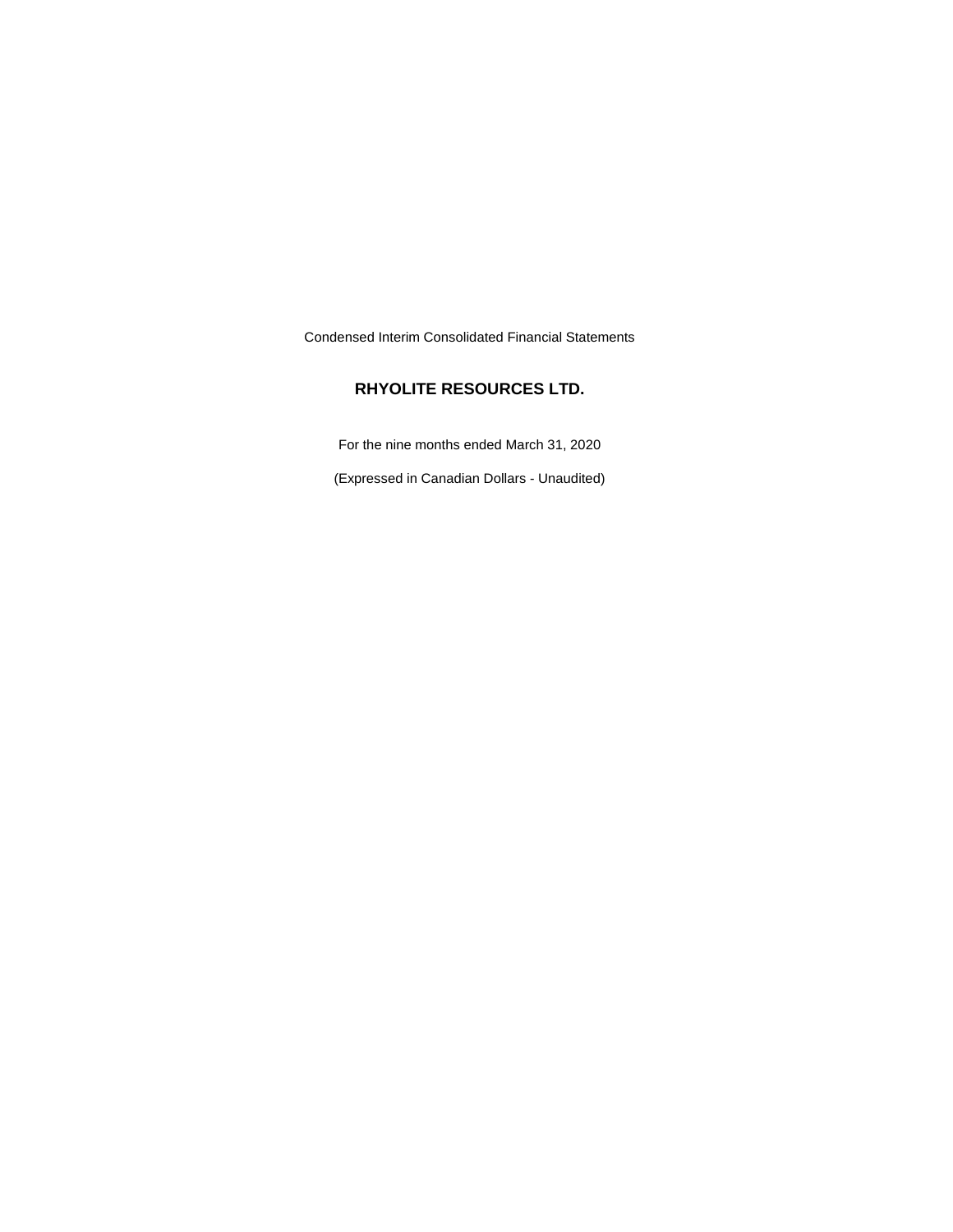## **Management's Comments on Unaudited Condensed Interim Financial Statements**

The accompanying unaudited condensed interim consolidated financial statements of Rhyolite Resources Ltd. (the "Company") for the nine months ended March 31, 2020 have been prepared by management and approved by the Board of Directors of the Company.

These financial statements have not been reviewed by the Company's external auditors.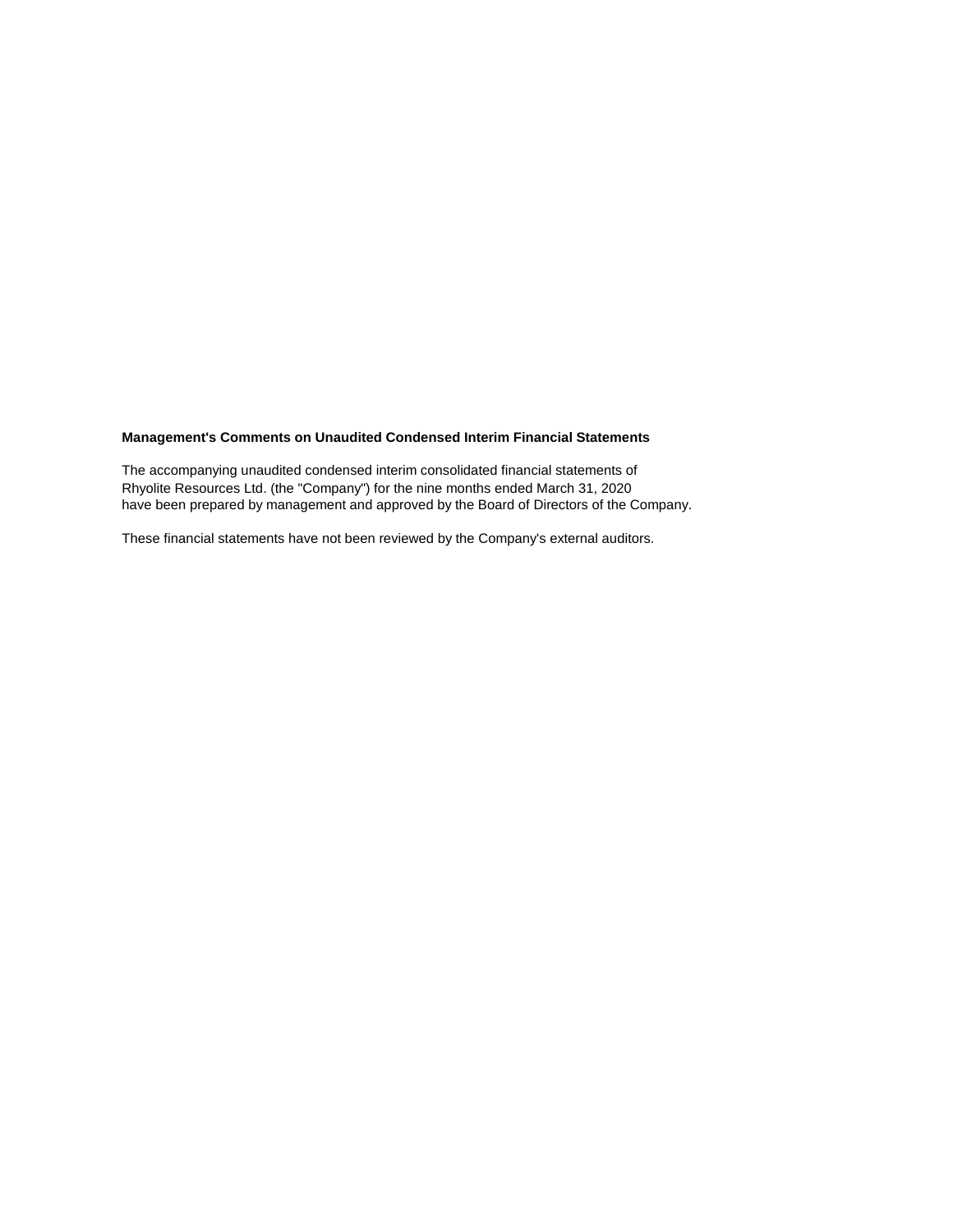Condensed Interim Consolidated Statements of Financial Position

(Expressed in Canadian dollars - unaudited)

|                                                                                                                                        | March 31,                           |    | <b>June 30,</b>                     |
|----------------------------------------------------------------------------------------------------------------------------------------|-------------------------------------|----|-------------------------------------|
|                                                                                                                                        | 2020                                |    | 2019                                |
| <b>ASSETS</b>                                                                                                                          |                                     |    |                                     |
| Current assets:                                                                                                                        |                                     |    |                                     |
| Cash<br>Amounts receivable (Note 5)                                                                                                    | $$2,592,236$ \,<br>935              |    | 2,641,085<br>967                    |
| <b>Total current assets</b>                                                                                                            | 2,593,171                           |    | 2,642,052                           |
| Exploration and evaluation assets (Note 4)                                                                                             | 44,615                              |    | 44,615                              |
| <b>Total assets</b>                                                                                                                    | $$2,637,786$ \;                     |    | 2,686,667                           |
| <b>LIABILITIES AND SHAREHOLDERS' EQUITY</b><br><b>Current liabilities:</b><br>Accounts payable and accrued liabilities (Notes 6 and 8) | \$<br>5,139                         | \$ | 19,780                              |
| <b>Total liabilities</b>                                                                                                               | 5,139                               |    | 19,780                              |
| Shareholders' equity:<br>Share capital (Note 7)<br>Equity reserves (Note 7)<br><b>Deficit</b>                                          | 6,244,992<br>122,683<br>(3,735,028) |    | 6,244,992<br>122,683<br>(3,700,788) |
| Total shareholders' equity                                                                                                             | 2,632,647                           |    | 2,666,887                           |
| Total liabilities and shareholder's equity                                                                                             | \$2,637,786                         | S  | 2,686,667                           |

Basis of presentation (Note 2)

See accompanying notes to the condensed interim consolidated financial statements.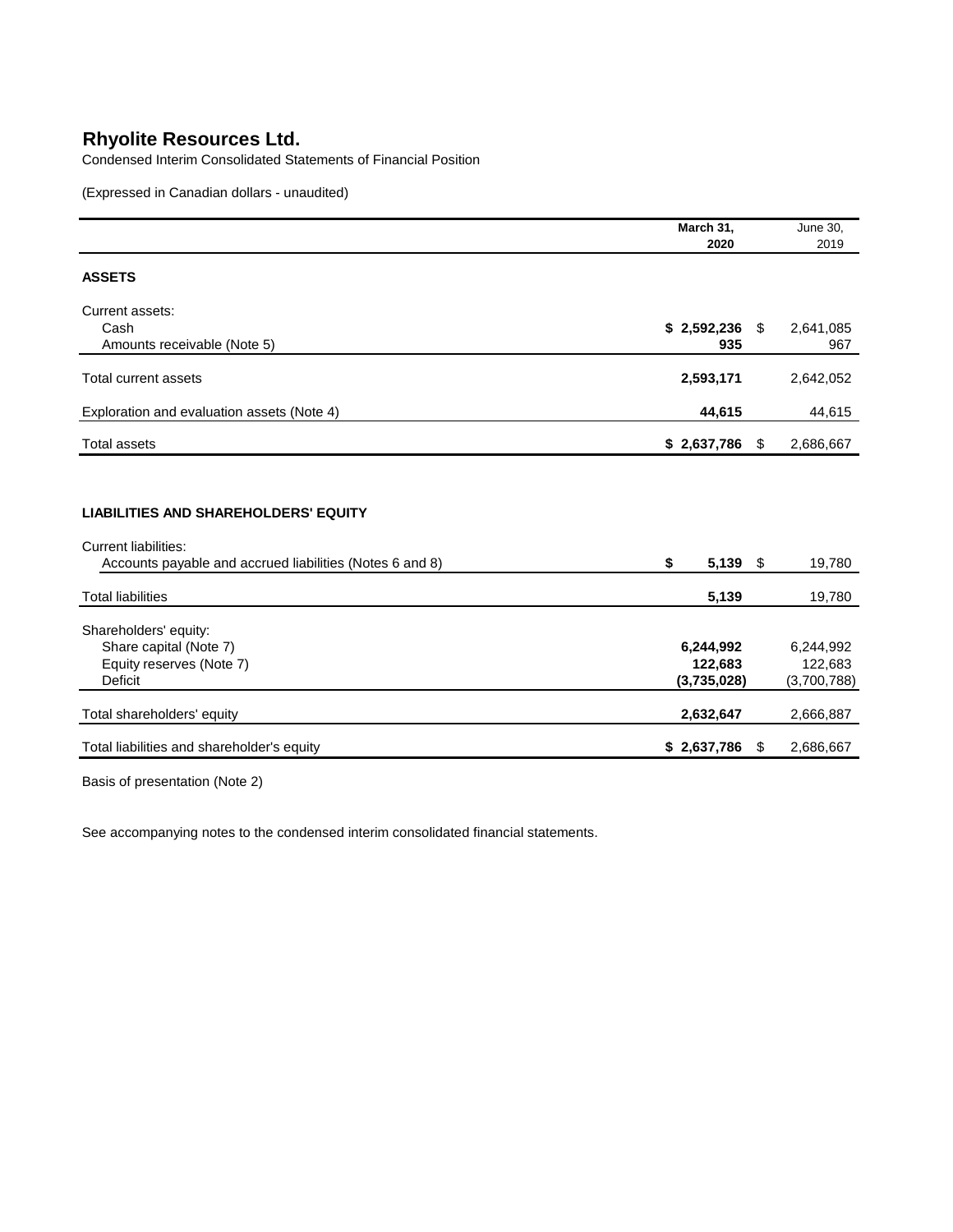Condensed Interim Consolidated Statements of Changes in Equity

(Expressed in Canadian dollars - unaudited)

|                                | Number of       | Share          | Equity    |                    | Total     |
|--------------------------------|-----------------|----------------|-----------|--------------------|-----------|
|                                | shares          | capital        | Reserves  | Deficit            | Equity    |
|                                |                 |                |           |                    |           |
| Balance, June 30, 2018         | 43,537,700<br>S | 4,850,804<br>S | 245,446   | $$ (3,616,142)$ \, | 1,480,108 |
| Exercise of warrants           | 8,509,500       | 1,399,188      | (122,763) |                    | 1,276,425 |
| Share issuance costs           |                 | (5,000)        |           |                    | (5,000)   |
| Loss for the period            |                 |                |           | (47,621)           | (47, 621) |
| Balance, March 31, 2019        | 52,047,200      | 6,244,992      | 122,683   | (3,663,763)        | 2,703,912 |
| Loss for the period            |                 |                |           | (37, 025)          | (37,025)  |
| Balance, June 30, 2019         | 52,047,200      | 6,244,992      | 122,683   | (3,700,788)        | 2,666,887 |
| Loss for the period            | -               |                |           | (34, 240)          | (34,240)  |
| <b>Balance, March 31, 2020</b> | 52,047,200      | 6.244.992      | 122.683   | \$ (3,735,028)     | 2,632,647 |

See accompanying notes to the condensed interim consolidated financial statements.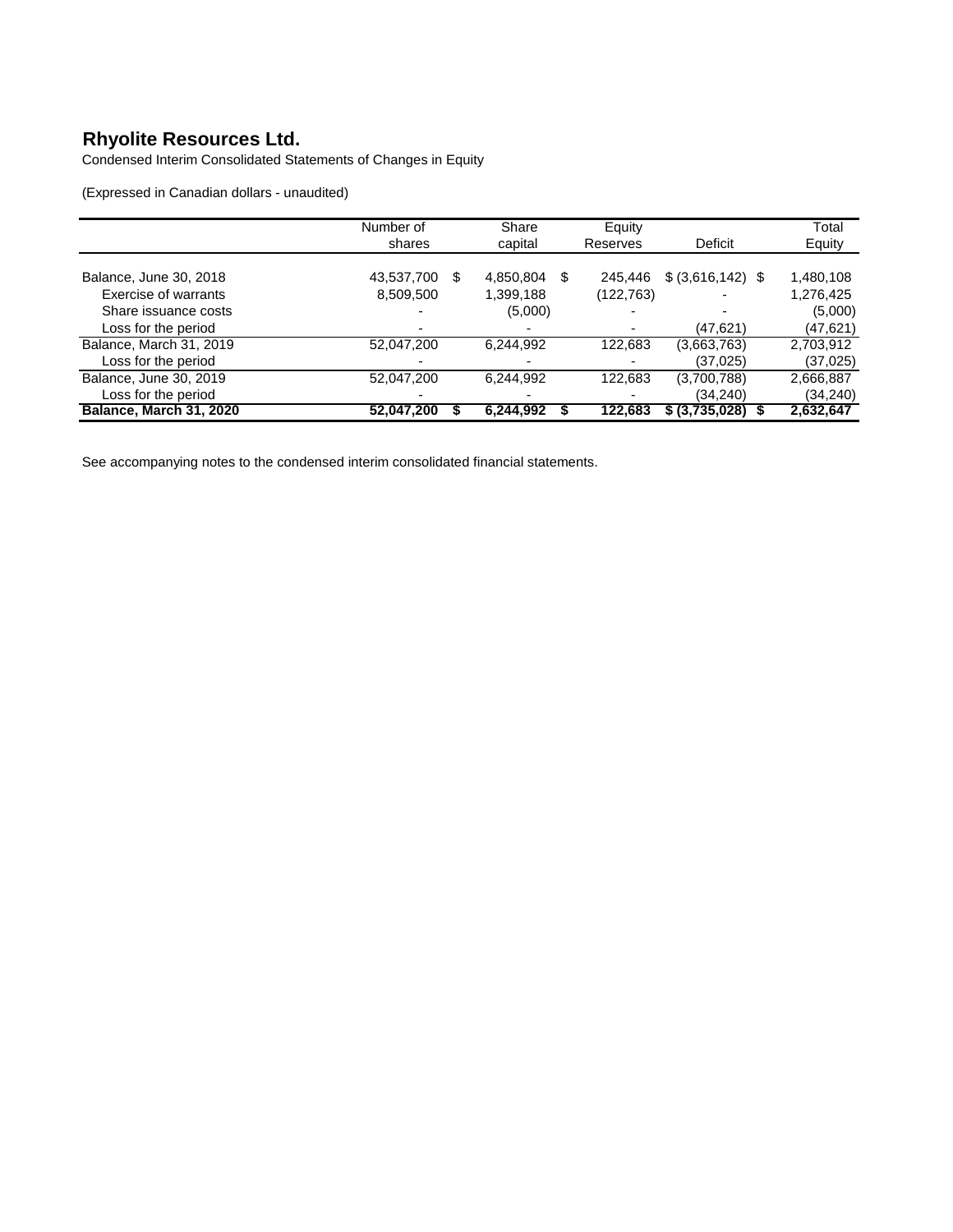Condensed Interim Consolidated Statements of Comprehensive Loss

(Expressed in Canadian dollars - unaudited)

|                                                      |           | Three Months Ended |    | <b>Nine Months Ended</b> |           |            |   |            |
|------------------------------------------------------|-----------|--------------------|----|--------------------------|-----------|------------|---|------------|
|                                                      | March 31, |                    |    |                          | March 31, |            |   |            |
|                                                      |           | 2020               |    | 2019                     |           | 2020       |   | 2019       |
| Exploration expenses (Note 4)                        | S         |                    | \$ |                          | \$        | 12,518     | S | 8,785      |
| General and administration expenses:                 |           |                    |    |                          |           |            |   |            |
| Office administration and facilities (Note 8)        |           | 12,000             |    | 12,000                   |           | 36,000     |   | 36,000     |
| Transfer agent, listing and filing fees              |           | 6,226              |    | 6,875                    |           | 12,489     |   | 13,196     |
| Office supplies and services                         |           | 313                |    | 3,035                    |           | 1,018      |   | 3.870      |
| Shareholder information                              |           | 180                |    | 180                      |           | 1,173      |   | 1,142      |
| Interest income                                      |           | (9,885)            |    | (6, 553)                 |           | (33,092)   |   | (17, 978)  |
| Accounting and legal                                 |           |                    |    |                          |           | 3,783      |   | 2,495      |
| Foreign exchange loss                                |           |                    |    |                          |           | 351        |   | 111        |
| Total general and administration expenses            |           | 8,834              |    | 15,537                   |           | 21,722     |   | 38,836     |
| Loss and comprehensive loss for the period           | \$        | $8,834$ \$         |    | 15,537                   | S         | 34,240     | S | 47,621     |
| Basic and diluted loss per share (Note 7)            | \$        | 0.00               | \$ | 0.00                     | \$        | 0.00       | S | 0.00       |
|                                                      |           |                    |    |                          |           |            |   |            |
| Weighted average number of common shares outstanding |           | 52,047,200         |    | 44,202,225               |           | 52,047,200 |   | 43,755,975 |

See accompanying notes to the condensed consolidated interim financial statements.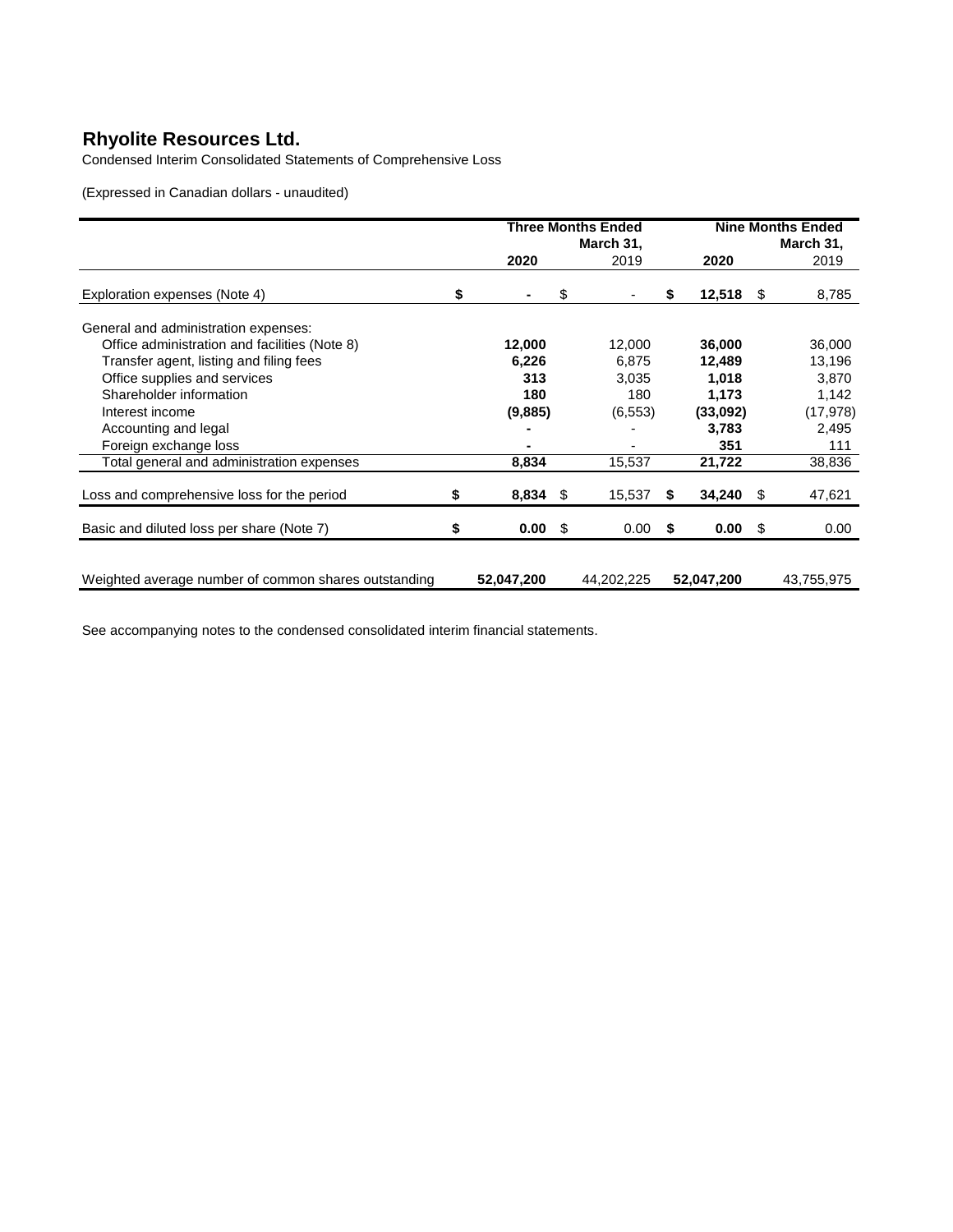Condensed Interim Consolidated Statements of Cash Flows

(Expressed in Canadian dollars - unaudited)

|                                               |                     | <b>Nine Months Ended</b> |
|-----------------------------------------------|---------------------|--------------------------|
|                                               |                     | December 31,             |
|                                               | 2020                | 2019                     |
| Cash (used in) provided by:                   |                     |                          |
| Operating activities:                         |                     |                          |
| Loss for the period                           | \$<br>$(34,240)$ \$ | (47, 621)                |
| Non-operating income:                         |                     |                          |
| Interest income                               | (33,092)            | (17, 978)                |
| Changes in non-cash working capital balances: |                     |                          |
| Amounts receivable                            | 32                  | (611)                    |
| Accounts payable and accrued liabilities      | (14, 641)           | (11, 417)                |
| Net cash used in operating activities         | (81, 941)           | (77, 627)                |
|                                               |                     |                          |
| Investing activities:                         |                     |                          |
| Interest income                               | 33,092              | 17,978                   |
| Net cash provided by investing activities     | 33,092              | 17,978                   |
| Financing activities:                         |                     |                          |
| Proceeds from exercise of warrants            |                     | 1,276,425                |
| Share issuance costs                          |                     | (5,000)                  |
| Net cash provided by financing activities     |                     | 1,271,425                |
|                                               |                     |                          |
| Change in cash for the period                 | (48, 849)           | 1,211,776                |
| Cash, beginning of period                     | 2,641,085           | 1,451,233                |
| Cash, end of period                           | \$2,592,236<br>S    | 2,663,009                |

#### **Supplemental cash flow information:**

During the nine months ended March 31, 2019, the Company transferred \$122,763 from equity reserves to share capital, representing the previously-recorded fair value of warrants exercised in the period. There were no other non-cash investing or financing activities during the nine months ended March 31, 2020 or 2019.

See accompanying notes to the condensed interim consolidated financial statements.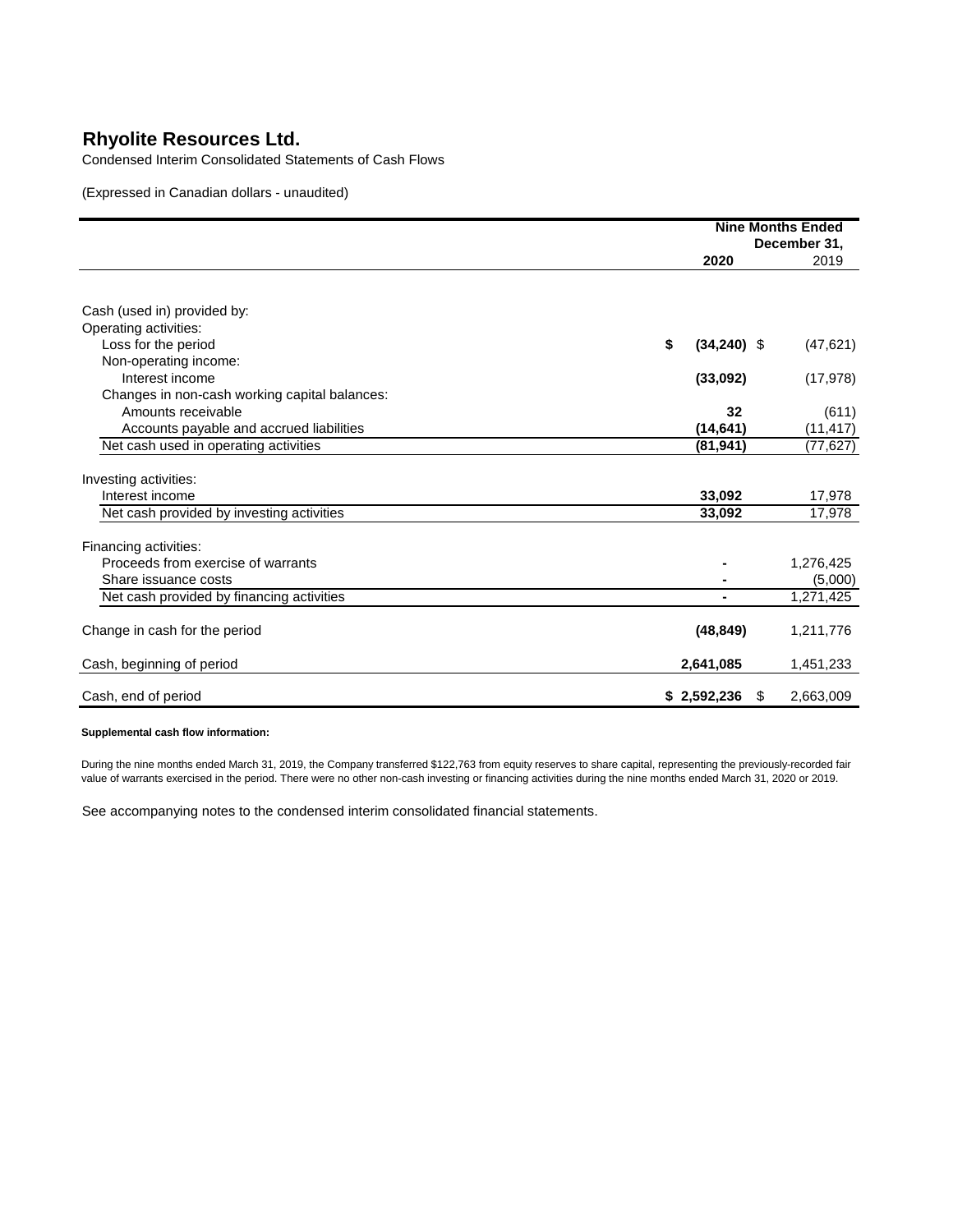#### **1. NATURE OF OPERATIONS**

Rhyolite Resources Ltd. (the "Company") was incorporated under the *Business Corporations Act* (Alberta) on April 6, 2006. Its principal business activities include the acquisition and exploration of mineral properties. The Company's registered office address is Suite 1900,  $520 - 3<sup>rd</sup>$  Avenue SW, Calgary, AB, and its principal place of business is Suite 1703, 595 Burrard Street, Vancouver, BC.

These unaudited condensed interim consolidated financial statements were authorized for issuance by the Audit Committee and Board of Directors on May 11, 2020.

#### **2. BASIS OF PRESENTATION**

#### **Statement of Compliance**

These unaudited condensed interim consolidated financial statements, including comparative periods, have been prepared in accordance with International Financial Reporting Standards ("IFRS") and in accordance with International Accounting Standard ("IAS") 34 "*Interim Financial Reporting"*, as issued by the International Accounting Standards Board ("IASB"), and interpretations of the International Financial Reporting Interpretations Committee ("IFRIC"). These financial statements should be read in conjunction with the Company's audited consolidated financial statements for the year ended June 30, 2019.

#### **Basis of Measurement**

These condensed interim consolidated financial statements have been prepared on a historical cost basis except for financial instruments classified as fair value through profit or loss, which are stated at their fair value. In addition, these financial statements have been prepared using the accrual basis of accounting, except for cash flow information.

These condensed interim consolidated financial statements are presented in Canadian dollars, which is also the functional currency of the Company and its subsidiaries.

#### **Going Concern**

These condensed interim consolidated financial statements have been prepared on the assumption that the Company will realize its assets and discharge its liabilities in the normal course of business rather than through a process of forced liquidation. As such, these condensed interim consolidated financial statements do not include adjustments to amounts and classifications of assets and liabilities that might be necessary should the Company be unable to continue operations. While management believes that the Company has sufficient working capital to meet its projected financial obligations in the short-term, which includes the next fiscal year, its ability to operate as a going concern in the longer-term requires it enter into profitable operations or to raise additional financing.

## **3. SIGNIFICANT ACCOUNTING POLICIES AND ESTIMATES**

With the exception of changes to accounting policies as a result of amendments to IFRS, these condensed interim consolidated financial statements have been prepared according to the same accounting policies and are subject to the same areas of judgement, measurement estimates and uncertainties as those disclosed in Note 3 of the Company's audited financial statements for the year ended June 30, 2019.

#### **Recent changes to IFRS**

Effective July 1, 2019, the Company adopted IFRS 16 Leases which replaces the previous leases standard, IAS 17 Leases. IFRS 16 eliminates the classification of leases as either operating leases or finance leases as is required by IAS 17 and, instead, introduces a single lessee accounting model. The adoption of IFRS 16 did not result in any changes to the Company's financial reporting including any restatement of amounts previously reported.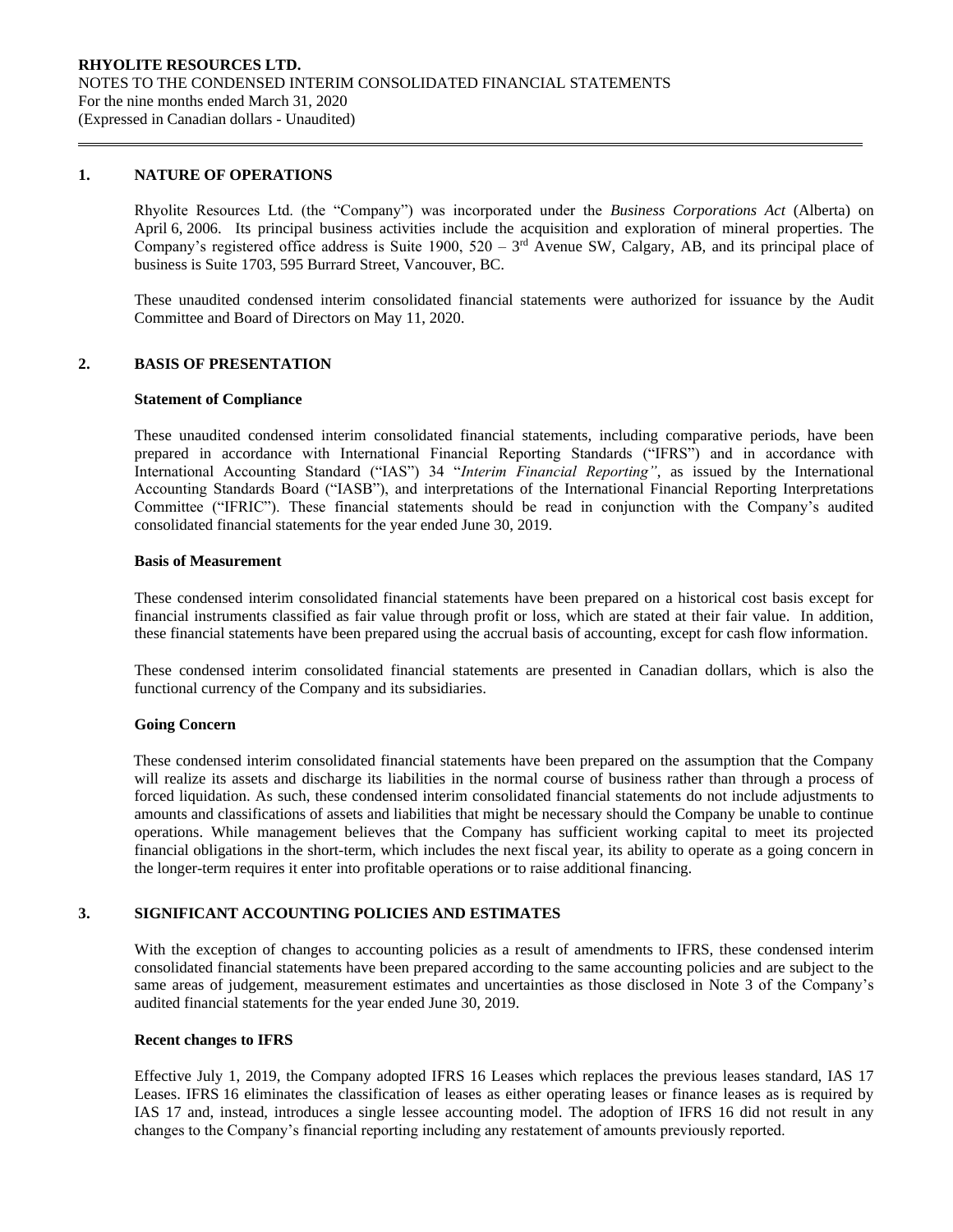### **4. EXPLORATION AND EVALUATION ASSETS - MINERAL PROPERTIES**

#### **Paxson Gold Property, Alaska, U.S.**

The Company acquired through an internal staking program certain mineral claims in the eastern Alaska Range, southwest of Tok, Alaska. As of March 31, 2020, the Company has incurred staking costs of \$44,615 (June 30, 2019 - \$44,615) in acquiring these claims. Exploration expenses on the Company's mineral properties are as follows:

|                                             |    | <b>Nine Months</b><br><b>Ended</b> |    | Nine Months |  |  |
|---------------------------------------------|----|------------------------------------|----|-------------|--|--|
|                                             |    |                                    |    | Ended       |  |  |
|                                             |    | March 31,                          |    | March 31,   |  |  |
|                                             |    | <b>2020</b>                        |    | 2019        |  |  |
| <b>Exploration and evaluation expenses:</b> |    |                                    |    |             |  |  |
| Permit and filing fees                      | \$ | 8,494                              | \$ | 7,030       |  |  |
| Management fees                             |    | 3,486                              |    | 727         |  |  |
| Field expenses                              |    | 538                                |    | 1,028       |  |  |
|                                             | \$ | 12,518                             | S  | 8,785       |  |  |

Title to mineral properties may be based on uncertain conveyance histories and therefore involves an inherent risk that title to the Company's mineral properties may be contested. The Company has investigated title to all of its mineral properties and, to the best of its knowledge, title to all of its properties is in good standing. Further, the Company has not been notified of any challenge to the validity of its claims.

### **5. AMOUNTS RECEIVABLE**

The Company's amounts receivable arise primarily from the refund of sales taxes from Canadian taxation authorities.

### **6. ACCOUNTS PAYABLE AND ACCRUED LIABILITIES**

Accounts payable and accrued liabilities relate to amounts owing for management, consulting and other professional services, including services provided by a related party (Note 8). All payables and accrued liabilities for the Company fall due within the next 12 months.

## **7. SHAREHOLDERS' EQUITY**

#### **Authorized share capital**

Unlimited common shares, without par value. Unlimited preferred shares issuable in series, without par value.

No preferred shares were issued and outstanding during the nine months ended March 31, 2020 or the year ended June 30, 2019, and changes to the number of common shares outstanding are as follows:

|                                               | <b>Number</b> | Assigned     |
|-----------------------------------------------|---------------|--------------|
|                                               | of Shares     | <b>Value</b> |
| Outstanding, June 30, 2018                    | 43.537.700    | 4.850.804    |
| Shares issued on exercise of warrants         | 8.509.500     | 1,399,188    |
| Share issuance costs                          |               | (5,000)      |
| Outstanding, June 30, 2019 and March 31, 2020 | 52,047,200    | 6,244,992    |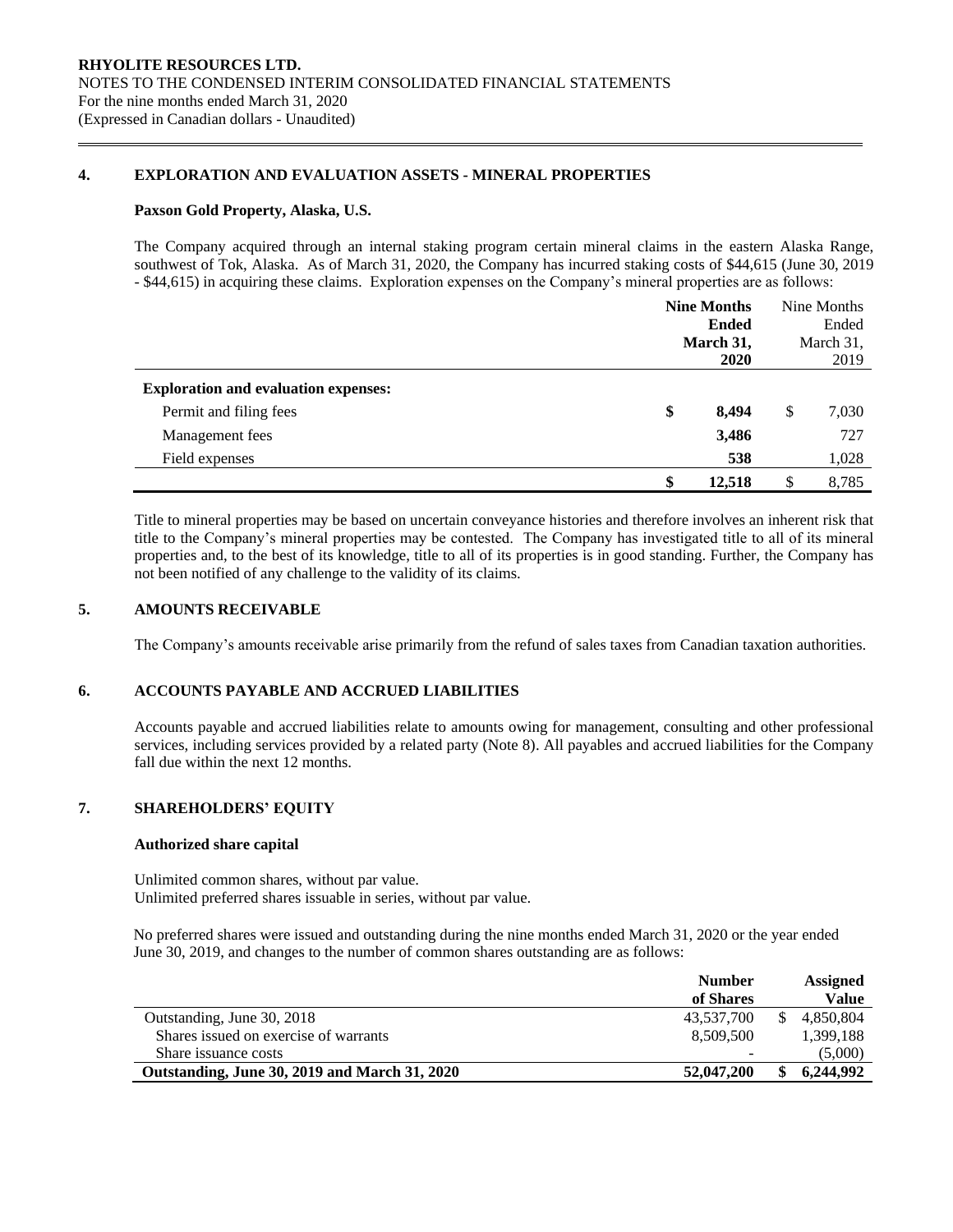## **7. SHAREHOLDERS' EQUITY** (cont'd…)

#### **Authorized share capital** (cont'd…)

In the year ended June 30, 2019, the Company issued a total of 8,509,500 common shares were issued on the exercise of warrants. Total proceeds on from these issuances was \$1,276,425 and an additional \$122,425 was reclassified from equity reserves to share capital. The Company incurred costs of \$5,000 related to the exercise of warrants in the year ended June 30, 2019.

#### **Stock options**

The Company adopted an incentive stock option plan (the "Option Plan") which provides that the Board of Directors of the Company may from time to time, in its discretion, and in accordance with the Exchange requirements, grant to directors, officers, employees and technical consultants to the Company, non-transferable options to purchase common shares, provided that the number of common shares reserved for issuance will not exceed 10% of the issued and outstanding common shares. Such options will be exercisable for a period of up to 5 years from the date of grant. Vesting terms are determined by the Board of Directors at the time of grant.

There were no changes to the number of stock options outstanding during the nine months ended March 31, 2020 or the year ended June 30, 2019 and the following incentive stock options were outstanding and exercisable at March 31, 2020:

|                    |                       | Number of      | Number of      |
|--------------------|-----------------------|----------------|----------------|
|                    |                       | <b>Options</b> | <b>Options</b> |
| <b>Expiry date</b> | <b>Exercise Price</b> | Outstanding    | Exercisable    |
| May 16, 2021       |                       | 450,000        | 450,000        |

#### **Warrants**

The Company may grant warrants on a stand-alone basis to agents or brokers as compensation for facilitating financing. Alternatively, warrants may be included with the Company's shares as a component of share units issued for financing. Warrant transactions for the nine months ended March 31, 2020 and the year ended June 30, 2019 are summarized as follows:

|                                               | <b>Number</b><br>of Warrants | Weighted<br>Average<br><b>Exercise</b><br><b>Price</b> |   | Weighted<br><b>Average Fair</b><br>Value per<br>Warrant |
|-----------------------------------------------|------------------------------|--------------------------------------------------------|---|---------------------------------------------------------|
| Outstanding, June 30, 2018                    | 9,313,750                    | \$<br>0.15                                             | S | 0.01                                                    |
| Warrants exercised                            | (8,509,500)                  | 0.15                                                   |   | 0.01                                                    |
| Warrants expired                              | (804, 250)                   | 0.15                                                   |   | 0.01                                                    |
| Outstanding, June 30, 2019 and March 31, 2020 | ۰                            | ٠                                                      |   |                                                         |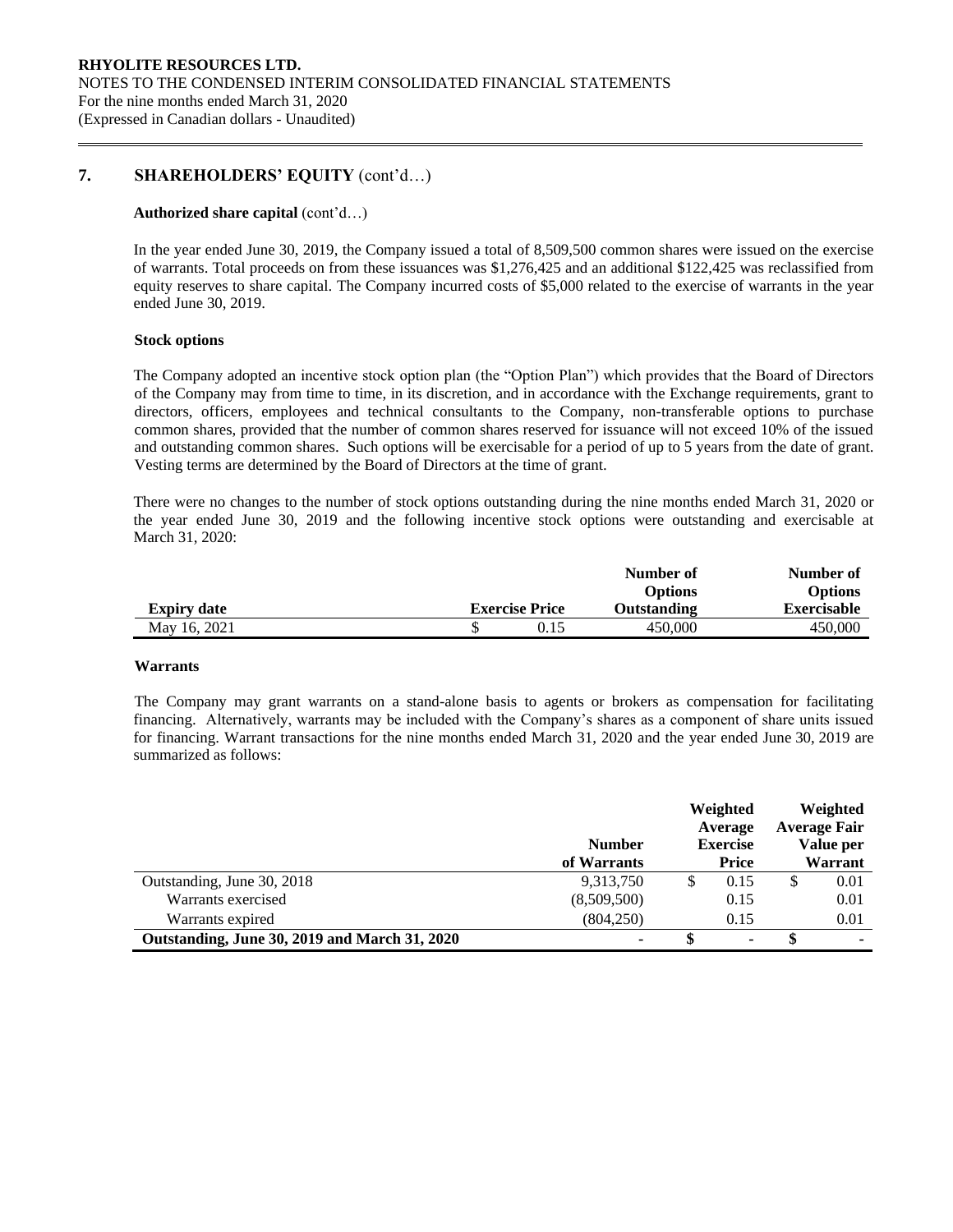## **7. SHAREHOLDERS' EQUITY** (cont'd…)

#### **Per share amounts**

Weighted average per share amounts for the three and nine months ended March 31, 2020 and 2019 are calculated as follows:

|                                  | <b>Three Months</b> | Three Months | <b>Nine Months</b> | Nine Months  |
|----------------------------------|---------------------|--------------|--------------------|--------------|
|                                  | <b>Ended</b>        | Ended        | <b>Ended</b>       | Ended        |
|                                  | March 31,           | March 31,    | March 31,          | March 31,    |
|                                  | <b>2020</b>         | 2019         | <b>2020</b>        | 2019         |
| Numerator                        |                     |              |                    |              |
| Net Loss                         | \$8,834             | \$15,537     | \$34,240           | \$47,621     |
| Denominator                      |                     |              |                    |              |
| Weighted average number of       |                     |              |                    |              |
| common shares outstanding, basic |                     |              |                    |              |
| and diluted                      | 52,047,200          | 44, 202, 225 | 52,047,200         | 43,755,975   |
| Loss per common share, basic and |                     |              |                    |              |
| diluted                          | \$ (0.00)           | \$ (0.00)    | \$<br>(0.00)       | \$<br>(0.00) |

Diluted weighted average number of common shares outstanding for the three and nine months ended March 31, 2020 and 2019 exclude the impact of stock options and warrants outstanding as their inclusion is anti-dilutive in periods when a loss is incurred.

### **8. RELATED PARTY TRANSACTIONS**

The Company is party to a corporate service agreement with Earlston Management Corp. ("Earlston"), a company a company that provides key management services to the Company. The Company pays Earlston a fee of \$4,000 per month and out-of-pocket costs for standard management and office services. Earlston also provides occasional consulting, project management or other support services which are billed separately from the standard rate. The Company incurred a \$36,000 expense for office administration and facilities provided by Earlston for the nine months ended March 31, 2020 (2019 – \$36,000).

Accounts payable and accrued liabilities as at March 31, 2020 includes \$4,306 (June 30, 2019 - \$4,306) in amounts owing to Earlston.

## **9. FINANCIAL INSTRUMENTS AND RISK MANAGEMENT**

As at March 31, 2020, the Company's financial instruments comprise cash, amounts receivable and accounts payable and accrued liabilities. The fair values of amounts receivable and accounts payable and accrued liabilities approximate their carrying values due to their short-term maturity. Fair values of financial instruments are classified in a fair value hierarchy based on the inputs used to determine fair values. The levels of the fair value hierarchy are as follows:

- Level 1 Unadjusted quoted prices in active markets for identical assets or liabilities;
- Level 2 Inputs other than quoted prices included in Level 1 that are observable for the asset or liability, either directly (i.e. as prices) or indirectly (i.e. derived from prices); and
- Level 3 Inputs that are not based on observable market data (unobservable inputs).

As at March 31, 2020, the fair value of cash held by the Company was based on Level 1 of the fair value hierarchy.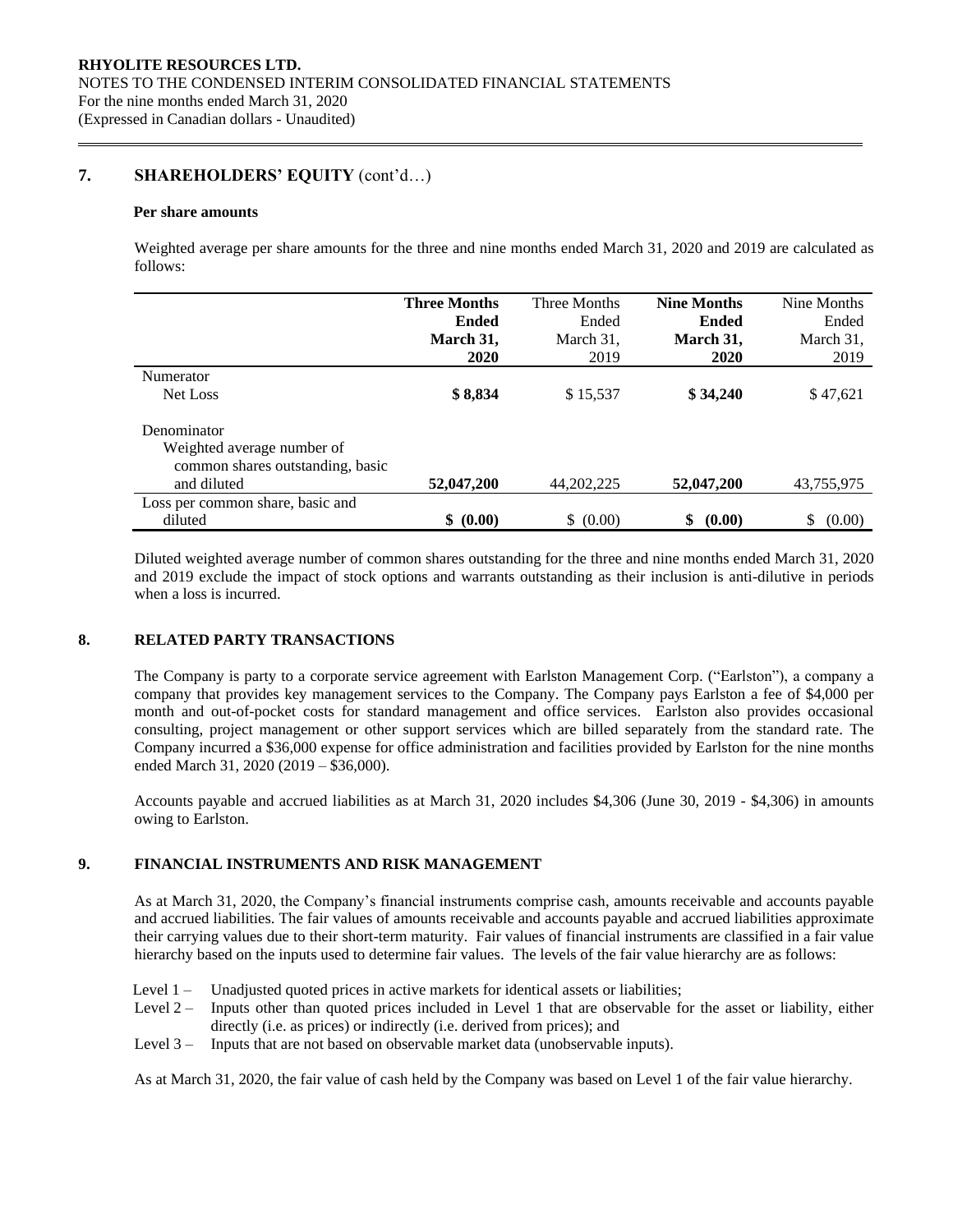## **9. FINANCIAL INSTRUMENTS AND RISK MANAGEMENT** (cont'd…)

The Company's risk exposures and the impact on the Company's financial instruments are summarized below:

#### *Credit risk*

Credit risk is the risk of an unexpected loss if a customer or third party to a financial instrument fails to meet its contractual obligations. The Company's credit risk is primarily attributable to its cash and amounts receivable. The Company limits exposure to credit risk by maintaining its cash with large financial institutions. The Company does not have cash that is invested in asset backed commercial paper. The Company's amounts receivable consists of sales tax refundable from the Canada Revenue Agency and is not subject to significant credit risk.

#### *Liquidity risk*

Liquidity risk is the risk that the Company will not be able to meet its financial obligations as they fall due. The Company ensures there is sufficient capital in order to meet short-term business requirements, after taking into account cash flows from operations and the Company's holdings of cash. The Company believes that these sources are sufficient to cover the likely short-term cash requirements, but that further funding may be required to meet longterm requirements. As at March 31, 2020, the Company had a cash balance of \$2,592,236 to settle current liabilities of \$5,139. All of the Company's financial liabilities have contractual maturities of 30 days or are due on demand and subject to normal trade terms.

#### *Market risk*

Market risk is the risk of loss that may arise from changes in market factors such as interest rates, foreign exchange rates, and commodity and equity prices.

#### i. Interest rate risk

Interest rate risk arises from changes in market rates of interest that could adversely affect the Company. The Company currently has no interest-bearing financial instruments other than cash, so its exposure to interest rate risk is insignificant.

#### ii. Foreign currency risk

Foreign currency risk is the risk that is related to the fluctuation of foreign exchange rates. The Company has exploration and evaluation activities in Alaska, USA and costs related to this activity are typically incurred in US dollars while funds are typically raised by the parent company in Canadian dollars. The Company does not anticipate a large exploration program at this time and, as a result, is not exposed to significant foreign currency risk.

#### iii. Price risk

The Company holds no marketable securities or non-cash assets that are classified as financial instruments and, consequently, has no exposure to the price fluctuations of such instruments.